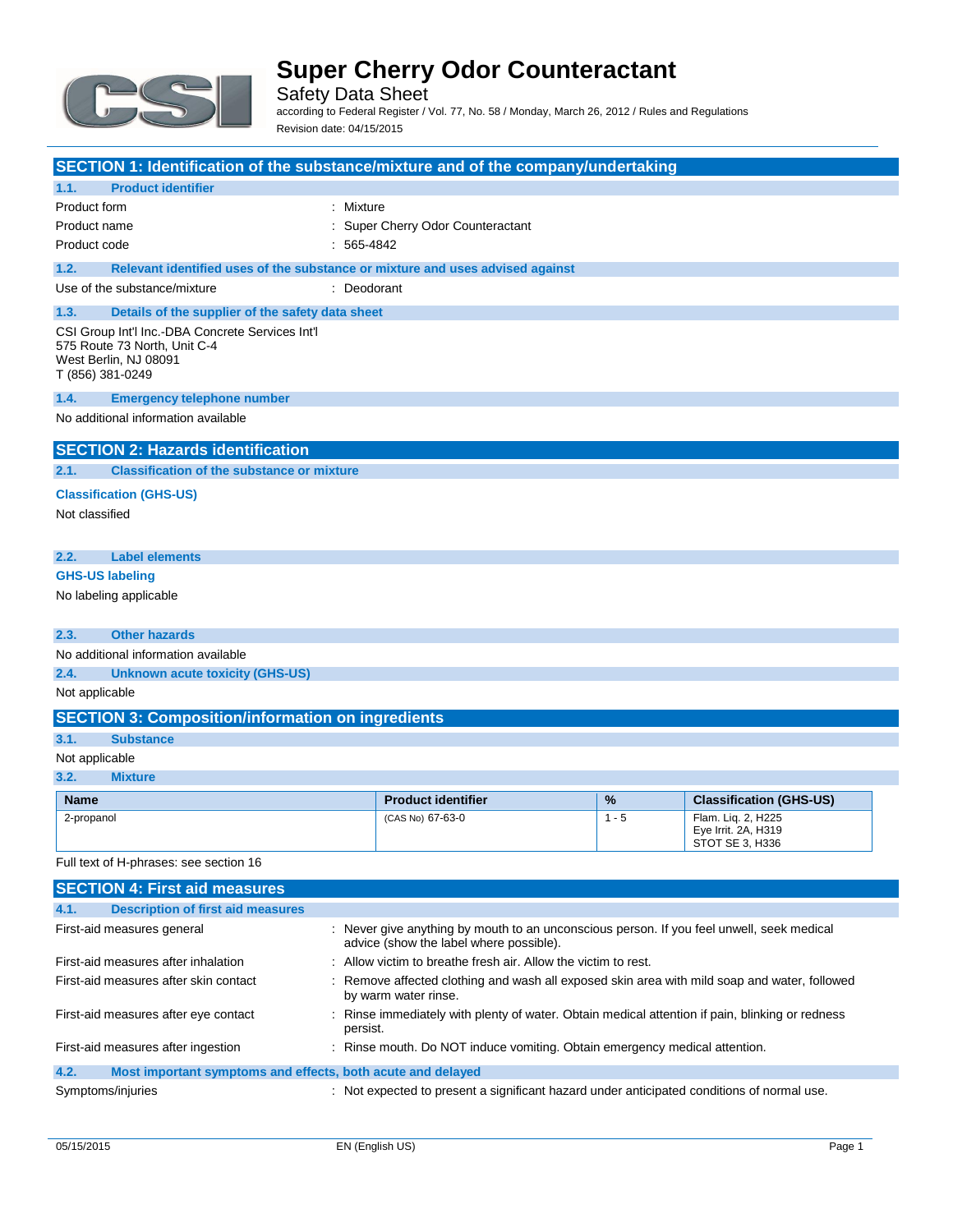Safety Data Sheet

according to Federal Register / Vol. 77, No. 58 / Monday, March 26, 2012 / Rules and Regulations

| 4.3.<br>Indication of any immediate medical attention and special treatment needed                                                                                                                                                   |  |  |  |
|--------------------------------------------------------------------------------------------------------------------------------------------------------------------------------------------------------------------------------------|--|--|--|
| No additional information available                                                                                                                                                                                                  |  |  |  |
| <b>SECTION 5: Firefighting measures</b>                                                                                                                                                                                              |  |  |  |
| <b>Extinguishing media</b><br>5.1.                                                                                                                                                                                                   |  |  |  |
| Suitable extinguishing media<br>: Foam. Dry powder. Carbon dioxide. Water spray. Sand.                                                                                                                                               |  |  |  |
| Unsuitable extinguishing media<br>: Do not use a heavy water stream.                                                                                                                                                                 |  |  |  |
| 5.2.<br>Special hazards arising from the substance or mixture                                                                                                                                                                        |  |  |  |
| No additional information available                                                                                                                                                                                                  |  |  |  |
| 5.3.<br><b>Advice for firefighters</b>                                                                                                                                                                                               |  |  |  |
| : Use water spray or fog for cooling exposed containers. Exercise caution when fighting any<br>Firefighting instructions                                                                                                             |  |  |  |
| chemical fire. Prevent fire-fighting water from entering environment.                                                                                                                                                                |  |  |  |
| Protection during firefighting<br>: Do not enter fire area without proper protective equipment, including respiratory protection.                                                                                                    |  |  |  |
| <b>SECTION 6: Accidental release measures</b>                                                                                                                                                                                        |  |  |  |
| Personal precautions, protective equipment and emergency procedures<br>6.1.                                                                                                                                                          |  |  |  |
| 6.1.1.<br>For non-emergency personnel                                                                                                                                                                                                |  |  |  |
| Emergency procedures<br>: Evacuate unnecessary personnel.                                                                                                                                                                            |  |  |  |
| 6.1.2.<br>For emergency responders                                                                                                                                                                                                   |  |  |  |
| Protective equipment<br>: Equip cleanup crew with proper protection.                                                                                                                                                                 |  |  |  |
| : Ventilate area.<br>Emergency procedures                                                                                                                                                                                            |  |  |  |
| 6.2.<br><b>Environmental precautions</b>                                                                                                                                                                                             |  |  |  |
| Prevent entry to sewers and public waters. Notify authorities if liquid enters sewers or public waters.                                                                                                                              |  |  |  |
| 6.3.<br>Methods and material for containment and cleaning up                                                                                                                                                                         |  |  |  |
| Methods for cleaning up<br>: Soak up spills with inert solids, such as clay or diatomaceous earth as soon as possible. Collect<br>spillage. Store away from other materials.                                                         |  |  |  |
| 6.4.<br><b>Reference to other sections</b>                                                                                                                                                                                           |  |  |  |
| See Heading 8. Exposure controls and personal protection.                                                                                                                                                                            |  |  |  |
| <b>SECTION 7: Handling and storage</b>                                                                                                                                                                                               |  |  |  |
| <b>Precautions for safe handling</b><br>7.1.                                                                                                                                                                                         |  |  |  |
| Precautions for safe handling<br>Wash hands and other exposed areas with mild soap and water before eating, drinking or<br>smoking and when leaving work. Provide good ventilation in process area to prevent formation<br>of vapor. |  |  |  |
| 7.2.<br>Conditions for safe storage, including any incompatibilities                                                                                                                                                                 |  |  |  |
| Storage conditions<br>: Keep only in the original container in a cool, well ventilated place away from heat, hot surfaces,<br>sparks, open flame and other ignition sources. No smoking. Keep container closed when not in<br>use.   |  |  |  |
| Incompatible products<br>Strong bases. Strong acids.                                                                                                                                                                                 |  |  |  |
| Sources of ignition. Direct sunlight.<br>Incompatible materials                                                                                                                                                                      |  |  |  |
| 7.3.<br><b>Specific end use(s)</b>                                                                                                                                                                                                   |  |  |  |
| No additional information available                                                                                                                                                                                                  |  |  |  |
| <b>SECTION 8: Exposure controls/personal protection</b>                                                                                                                                                                              |  |  |  |
| 8.1.<br><b>Control parameters</b>                                                                                                                                                                                                    |  |  |  |
| <b>Super Cherry Odor Counteractant</b>                                                                                                                                                                                               |  |  |  |
| <b>ACGIH</b><br>Not applicable                                                                                                                                                                                                       |  |  |  |
|                                                                                                                                                                                                                                      |  |  |  |
| <b>OSHA</b><br>Not applicable                                                                                                                                                                                                        |  |  |  |
|                                                                                                                                                                                                                                      |  |  |  |
| 2-propanol (67-63-0)<br><b>ACGIH</b><br>ACGIH TWA (ppm)<br>200 ppm                                                                                                                                                                   |  |  |  |
| <b>ACGIH</b><br>ACGIH STEL (ppm)<br>200 ppm                                                                                                                                                                                          |  |  |  |
| <b>ACGIH</b><br>Remark (ACGIH)<br>Eye & URT irr; CNS impair                                                                                                                                                                          |  |  |  |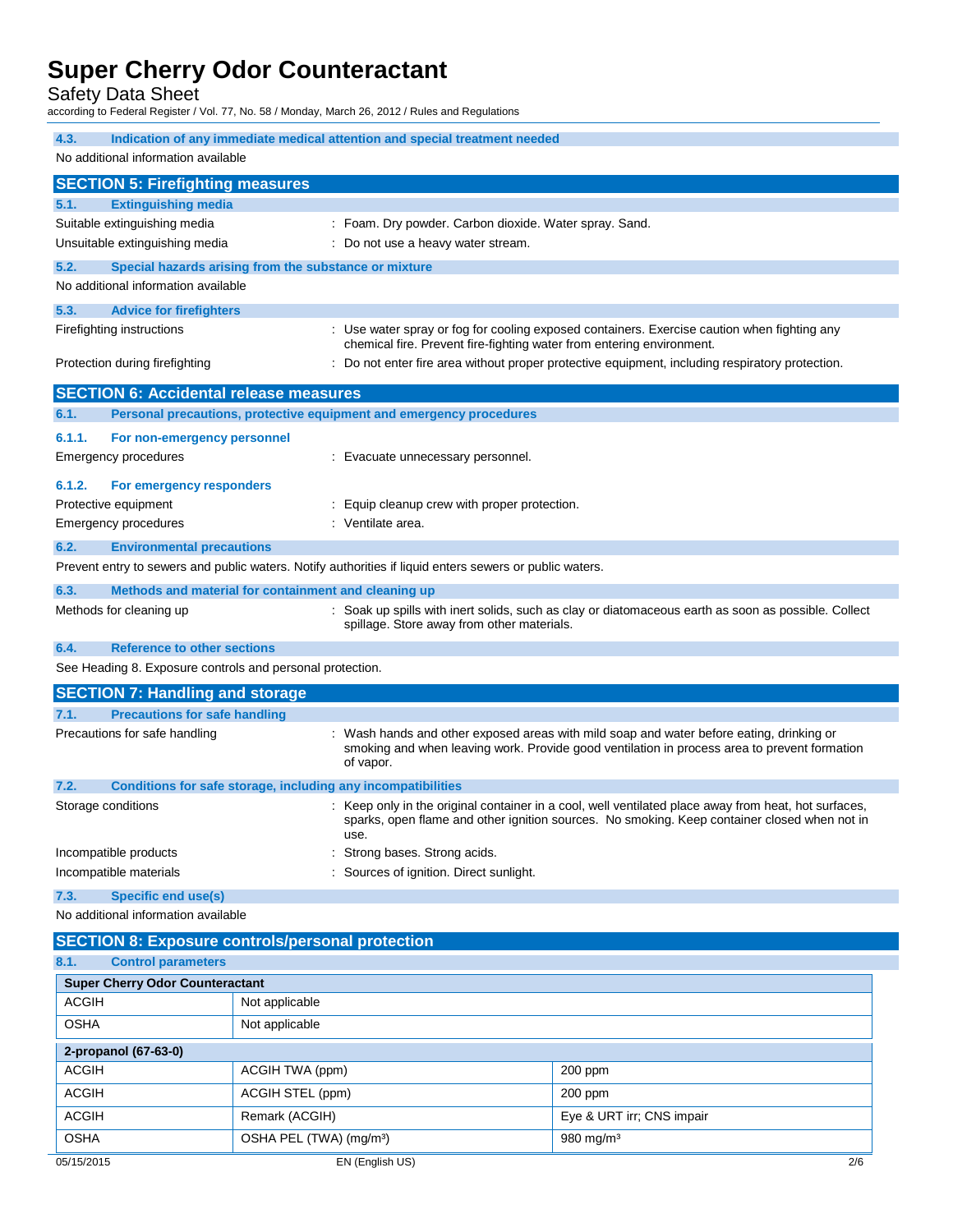Safety Data Sheet

according to Federal Register / Vol. 77, No. 58 / Monday, March 26, 2012 / Rules and Regulations

| <b>OSHA</b><br>OSHA PEL (TWA) (ppm)<br>400 ppm<br>8.2.<br><b>Exposure controls</b><br>Personal protective equipment<br>: Avoid all unnecessary exposure. |  |
|----------------------------------------------------------------------------------------------------------------------------------------------------------|--|
|                                                                                                                                                          |  |
|                                                                                                                                                          |  |
|                                                                                                                                                          |  |
|                                                                                                                                                          |  |
|                                                                                                                                                          |  |
| : Wear protective gloves/eye protection/face protection protective gloves.<br>Hand protection                                                            |  |
| Eye protection<br>: Chemical goggles or safety glasses.                                                                                                  |  |
| Respiratory protection<br>: Wear appropriate mask.                                                                                                       |  |
| Other information<br>: Do not eat, drink or smoke during use.                                                                                            |  |
| <b>SECTION 9: Physical and chemical properties</b>                                                                                                       |  |
| 9.1.<br>Information on basic physical and chemical properties                                                                                            |  |
| Physical state<br>: Liquid                                                                                                                               |  |
| Color<br>: red                                                                                                                                           |  |
| Odor<br>$:$ Cherry                                                                                                                                       |  |
| Odor threshold<br>No data available                                                                                                                      |  |
| $: 6.5 - 7$<br>рH                                                                                                                                        |  |
| : No data available<br>Melting point                                                                                                                     |  |
| Freezing point<br>: No data available                                                                                                                    |  |
| $: 212 - 220$ °F<br>Boiling point                                                                                                                        |  |
| : $\geq 200$ °F<br>Flash point                                                                                                                           |  |
| Relative evaporation rate (butyl acetate=1)<br>: No data available                                                                                       |  |
| Flammability (solid, gas)<br>: No data available                                                                                                         |  |
| : No data available<br><b>Explosion limits</b>                                                                                                           |  |
| No data available<br>Explosive properties                                                                                                                |  |
| No data available<br>Oxidizing properties                                                                                                                |  |
| Vapor pressure<br>: No data available                                                                                                                    |  |
| Relative density<br>: 1.03                                                                                                                               |  |
| Relative vapor density at 20 °C<br>: Same as water                                                                                                       |  |
| Solubility<br>Soluble in water.<br>Water: Solubility in water of component(s) of the mixture :<br>$\cdot$ : $\cdot$ : 0.3 g/100ml $\cdot$ : $\cdot$ :    |  |
| Log Pow<br>No data available                                                                                                                             |  |
| No data available<br>Log Kow                                                                                                                             |  |
| No data available<br>Auto-ignition temperature                                                                                                           |  |
| No data available<br>Decomposition temperature                                                                                                           |  |
| Viscosity<br>No data available                                                                                                                           |  |
| Viscosity, kinematic<br>No data available                                                                                                                |  |
| Viscosity, dynamic<br>: No data available                                                                                                                |  |

### **9.2. Other information**

No additional information available

|                  | <b>SECTION 10: Stability and reactivity</b>          |
|------------------|------------------------------------------------------|
| 10.1.            | <b>Reactivity</b>                                    |
|                  | No additional information available                  |
| 10.2.            | <b>Chemical stability</b>                            |
|                  | Stable under normal conditions. Not established.     |
| 10.3.            | <b>Possibility of hazardous reactions</b>            |
| Not established. |                                                      |
| 10.4.            | <b>Conditions to avoid</b>                           |
|                  | Direct sunlight. Extremely high or low temperatures. |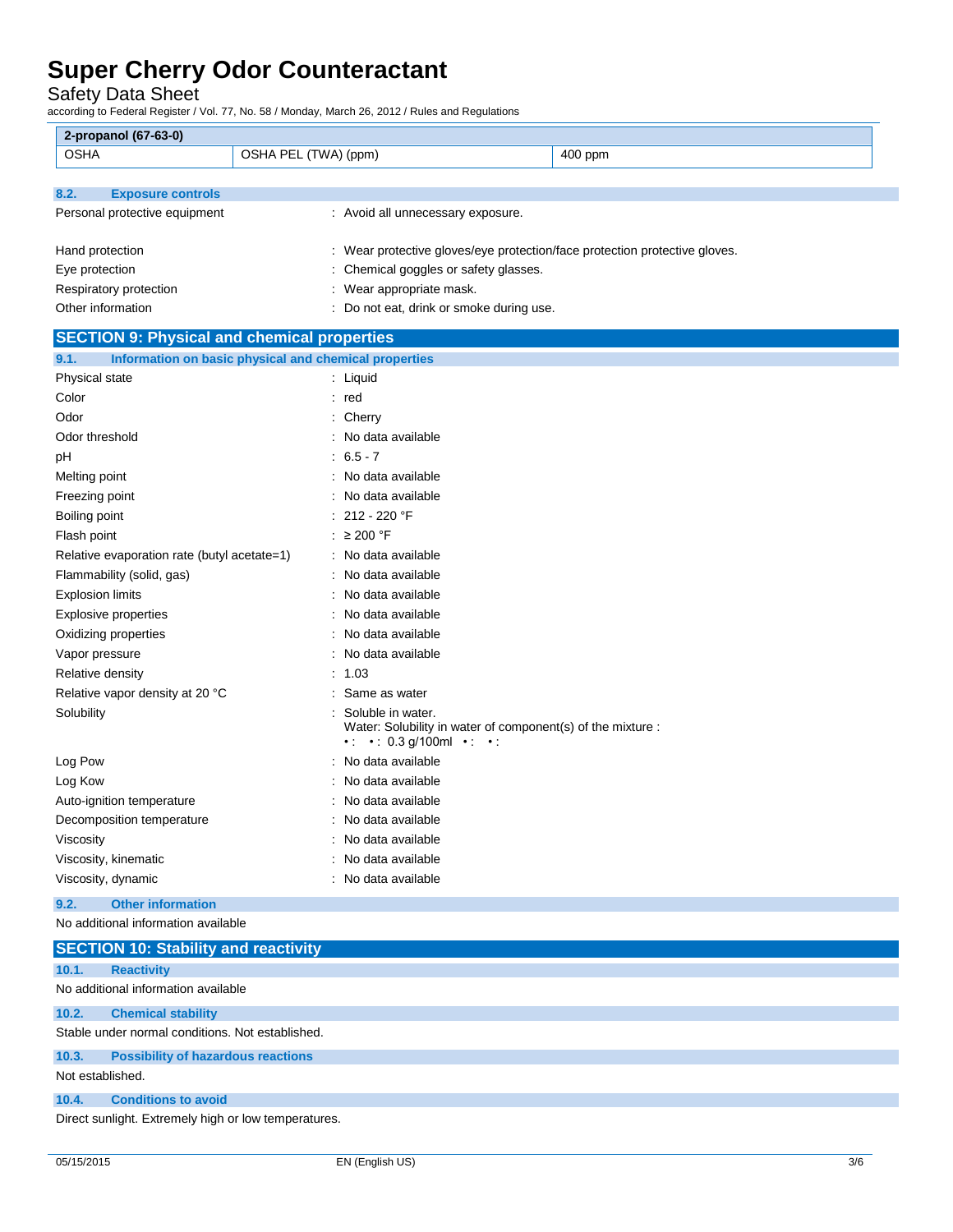Safety Data Sheet

according to Federal Register / Vol. 77, No. 58 / Monday, March 26, 2012 / Rules and Regulations

| 10.5. | Incompatible materials                       |
|-------|----------------------------------------------|
|       | Strong acids. Strong bases.                  |
| 10.6. | <b>Hazardous decomposition products</b>      |
|       | Fume, Carbon monoxide, Carbon dioxide,       |
|       | <b>SECTION 11: Toxicological information</b> |
| 11.1. | Information on toxicological effects         |

| Acute toxicity                                         | Not classified                                                                                     |  |
|--------------------------------------------------------|----------------------------------------------------------------------------------------------------|--|
| 2-propanol (67-63-0)                                   |                                                                                                    |  |
| LD50 oral rat                                          | 5045 mg/kg (Rat; OECD 401: Acute Oral Toxicity; Experimental value; 5840 mg/kg<br>bodyweight; Rat) |  |
| LD50 dermal rabbit                                     | 12870 mg/kg (Rabbit; Experimental value; Equivalent or similar to OECD 402; 16.4; Rabbit)          |  |
| LC50 inhalation rat (mg/l)                             | 73 mg/l/4h (Rat)                                                                                   |  |
| ATE US (oral)                                          | 5045.000 mg/kg body weight                                                                         |  |
| ATE US (dermal)                                        | 12870.000 mg/kg body weight                                                                        |  |
| ATE US (vapors)                                        | 73.000 mg/l/4h                                                                                     |  |
| ATE US (dust, mist)                                    | 73.000 mg/l/4h                                                                                     |  |
| Skin corrosion/irritation                              | Not classified                                                                                     |  |
|                                                        | pH: 6.5 - 7                                                                                        |  |
| Serious eye damage/irritation                          | Not classified                                                                                     |  |
|                                                        | pH: 6.5 - 7                                                                                        |  |
| Respiratory or skin sensitization                      | Not classified                                                                                     |  |
| Germ cell mutagenicity                                 | Not classified                                                                                     |  |
| Carcinogenicity                                        | Not classified                                                                                     |  |
| 2-propanol (67-63-0)                                   |                                                                                                    |  |
| IARC group                                             | 3 - Not classifiable                                                                               |  |
| Reproductive toxicity                                  | Not classified                                                                                     |  |
| Specific target organ toxicity (single exposure)       | Not classified                                                                                     |  |
| Specific target organ toxicity (repeated<br>exposure)  | : Not classified                                                                                   |  |
| Aspiration hazard                                      | Not classified                                                                                     |  |
| Potential Adverse human health effects and<br>symptoms | Based on available data, the classification criteria are not met.                                  |  |

| 14. L<br>TOXICILY                             |                                                                                                                                                                           |  |
|-----------------------------------------------|---------------------------------------------------------------------------------------------------------------------------------------------------------------------------|--|
| 2-propanol (67-63-0)                          |                                                                                                                                                                           |  |
| LC50 fish 1                                   | 4200 mg/l (96 h; Rasbora heteromorpha; Flow-through system)                                                                                                               |  |
| EC50 Daphnia 1                                | 10000 mg/l (48 h; Daphnia magna)                                                                                                                                          |  |
| LC50 fish 2                                   | 9640 mg/l (96 h; Pimephales promelas; Lethal)                                                                                                                             |  |
| EC50 Daphnia 2                                | 13299 mg/l (48 h; Daphnia magna)                                                                                                                                          |  |
| Threshold limit algae 1                       | > 1000 mg/l (72 h; Scenedesmus subspicatus; Growth rate)                                                                                                                  |  |
| Threshold limit algae 2                       | 1800 mg/l (72 h; Algae; Cell numbers)                                                                                                                                     |  |
| 12.2.<br><b>Persistence and degradability</b> |                                                                                                                                                                           |  |
| <b>Super Cherry Odor Counteractant</b>        |                                                                                                                                                                           |  |
| Persistence and degradability                 | Not established.                                                                                                                                                          |  |
| 2-propanol (67-63-0)                          |                                                                                                                                                                           |  |
| Persistence and degradability                 | Readily biodegradable in water. Biodegradable in the soil. Biodegradable in the soil under<br>anaerobic conditions. No (test)data on mobility of the substance available. |  |
| Biochemical oxygen demand (BOD)               | 1.19 g $O_2$ /g substance                                                                                                                                                 |  |

**12.1. Toxicity**

**SECTION 12: Ecological information**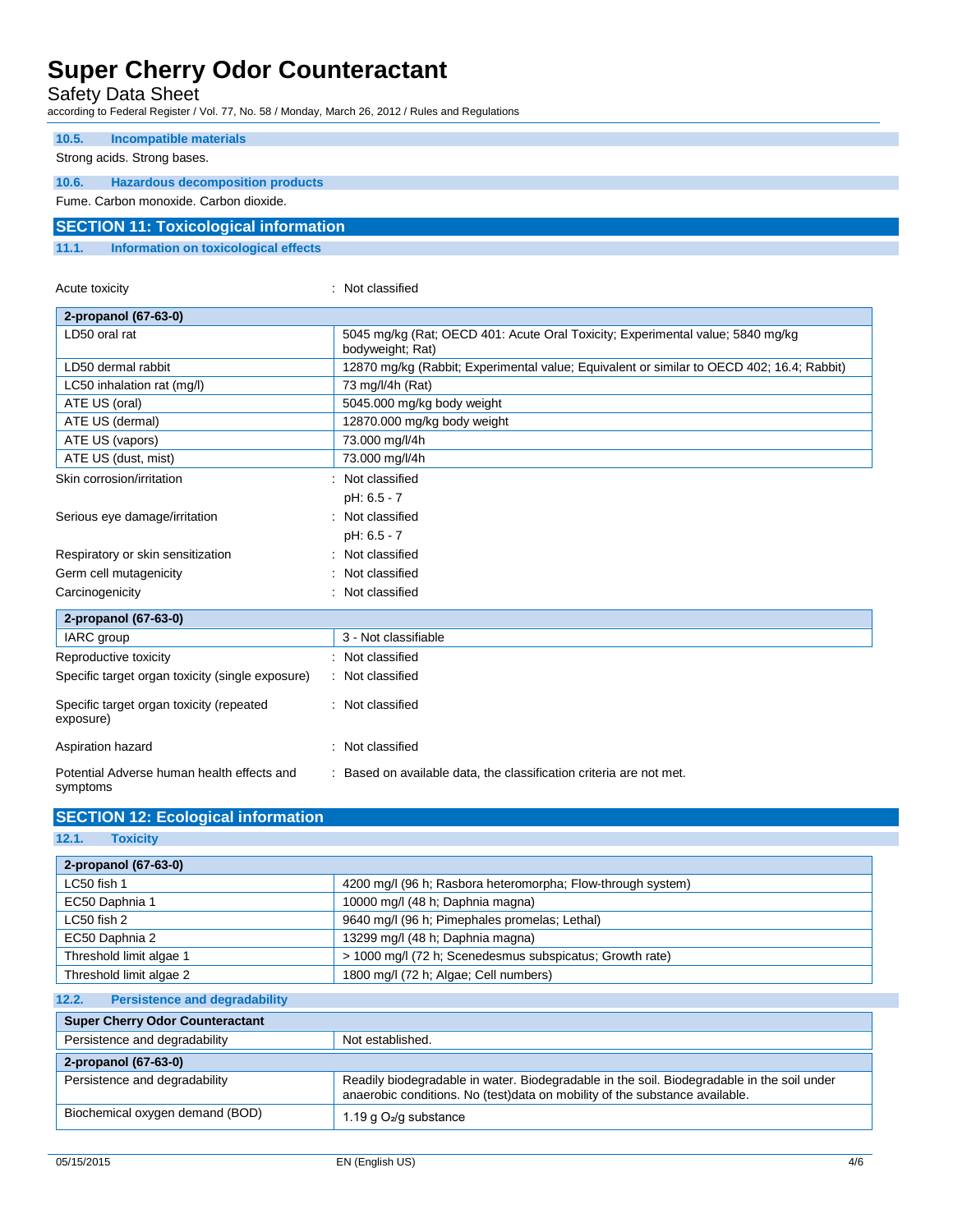### Safety Data Sheet

according to Federal Register / Vol. 77, No. 58 / Monday, March 26, 2012 / Rules and Regulations

| 2-propanol (67-63-0)                                                                                                  |                                                                           |
|-----------------------------------------------------------------------------------------------------------------------|---------------------------------------------------------------------------|
| Chemical oxygen demand (COD)                                                                                          | 2.23 g O <sub>2</sub> /g substance                                        |
| ThOD                                                                                                                  | 2.40 g O <sub>2</sub> /g substance                                        |
| BOD (% of ThOD)                                                                                                       | 0.49 % ThOD                                                               |
| 12.3.<br><b>Bioaccumulative potential</b>                                                                             |                                                                           |
| <b>Super Cherry Odor Counteractant</b>                                                                                |                                                                           |
| Bioaccumulative potential                                                                                             | Not established.                                                          |
| 2-propanol (67-63-0)                                                                                                  |                                                                           |
| Log Pow                                                                                                               | 0.05 (Experimental value)                                                 |
| Bioaccumulative potential                                                                                             | Low potential for bioaccumulation (Log Kow $<$ 4).                        |
| 12.4.<br><b>Mobility in soil</b>                                                                                      |                                                                           |
| 2-propanol (67-63-0)                                                                                                  |                                                                           |
| Surface tension                                                                                                       | 0.021 N/m (25 °C)                                                         |
| <b>Other adverse effects</b><br>12.5.                                                                                 |                                                                           |
| Effect on the global warming                                                                                          | : No known ecological damage caused by this product.                      |
| Other information                                                                                                     | : Avoid release to the environment.                                       |
| <b>SECTION 13: Disposal considerations</b>                                                                            |                                                                           |
| 13.1.<br><b>Waste treatment methods</b>                                                                               |                                                                           |
| Waste disposal recommendations                                                                                        | : Dispose in a safe manner in accordance with local/national regulations. |
| Ecology - waste materials                                                                                             | : Avoid release to the environment.                                       |
| <b>SECTION 14: Transport information</b>                                                                              |                                                                           |
| <b>Department of Transportation (DOT)</b>                                                                             |                                                                           |
| In accordance with DOT                                                                                                |                                                                           |
| Not regulated for transport                                                                                           |                                                                           |
| <b>Additional information</b>                                                                                         |                                                                           |
| Other information                                                                                                     | : No supplementary information available.                                 |
|                                                                                                                       |                                                                           |
| <b>ADR</b>                                                                                                            |                                                                           |
| No additional information available                                                                                   |                                                                           |
| <b>Transport by sea</b><br>No additional information available                                                        |                                                                           |
| Air transport                                                                                                         |                                                                           |
| No additional information available                                                                                   |                                                                           |
|                                                                                                                       |                                                                           |
| <b>SECTION 15: Regulatory information</b>                                                                             |                                                                           |
| 15.1. US Federal regulations                                                                                          |                                                                           |
| 2-propanol (67-63-0)                                                                                                  |                                                                           |
| Listed on the United States TSCA (Toxic Substances Control Act) inventory<br>Listed on United States SARA Section 313 |                                                                           |
| 15.2. International regulations                                                                                       |                                                                           |
| <b>CANADA</b><br>No additional information available                                                                  |                                                                           |
| <b>EU-Regulations</b><br>No additional information available                                                          |                                                                           |